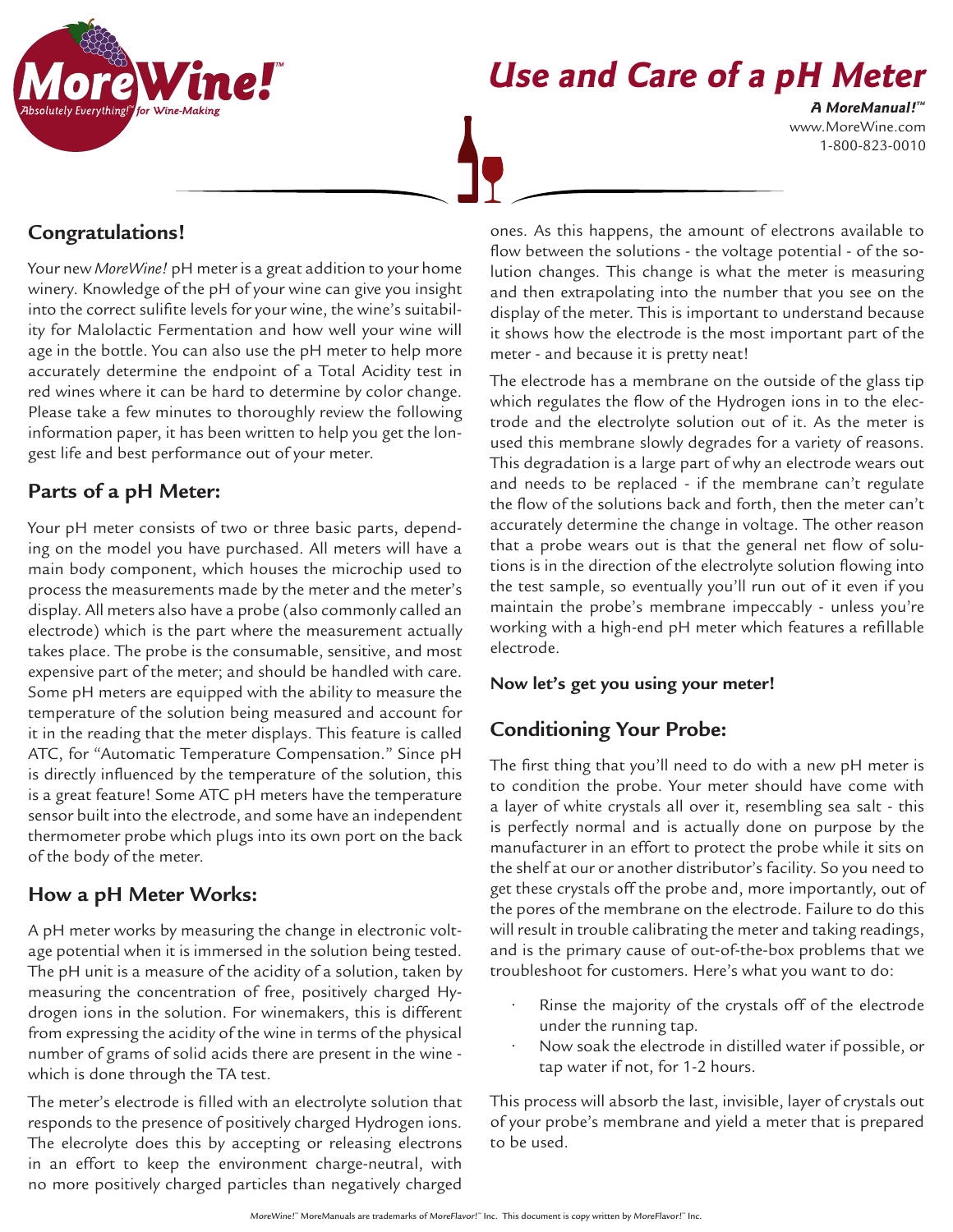# **Calibrating Your Meter:**

Before the pH meter can give you accurate readings, it needs to index itself against at least one solution of a known pH. Most pH meters are set up to perform 2-point calibrations using a pair of the three built-in calibration points - usually pH 4.00, 7.01 and 10.01 - depending on what you'll be measuring. As brewers and winemakers, we deal with acidic solutions rather than basic ones, so it is appropriate to calibrate your meter using the 7.01 and 4.00 points. Some meters have an expanded range of calibration points that the user can set, and can be capable of using three or more calibration points for added precision. Your meter should have been supplied with a set of small packets, called sachets, of solutions which have the same pH as the calibration points programmed into the meter. You can use these to get going, but you'll want to purchase a set of calibration standards *(MT610)\**, which are also called "buffers" for their ability to resist changes in pH if some acid or base is added to them.

*\*Note: If you are using the MT616 Hanna Pro Series meter your calibration points are 7.01 and 3.00, and you'll need to purchase a different buffer for your low-point calibration. The part number for this is MT611.* 

Every pH meter has a slightly different method of initiating the calibration procedure and accepting each calibration point. Please refer to your meter's included instructions for this procedure. The following is a general outline of how the calibration should be performed.

- To calibrate the meter, you'll need to have 3 small glass jars or beakers - or two jars and a wash bottle (*MT644*).
- Fill two of the jars with enough of each calibrating solution to submerge the electrode in. If you aren't using a wash bottle, then fill the third jar about halfway with distilled water for rinsing.
- Enter your meter's calibration mode. The meter should ask for the 7.01 buffer first. Submerge the probe in the buffer while gently swirling the glass to ensure there is a constant supply of fresh buffer solution in contact with the probe.
- When the meter accepts the first reading, confirm it to the meter as per its own instructions. Then rinse the meter in your jar or with the wash bottle, shake off the excess water. The meter will now be asking for the second buffer, likely the pH 4.00 solution.
- Place the meter in the second buffer, swirling it, and wait for the meter to accept this reading. Confirm the reading to the meter, and you're set to start making pH measurements

*\*Note: If you're calibrating the meter for the first time, right out of the conditioning water, you'll want to shake as much of the water off of the electrode as possible before immersing it in the buffer, as though you were shaking down an old mercury* 

*thermometer. If the meter has been stored, discard the old storage solution and rinse the probe in your jar or with the wash bottle. Shake any excess water off the probe before putting it in the buffer. DO NOT attempt to dry off the probe with a cloth or paper towel, you risk damaging the probe's membrane.*

# **Taking a Reading:**

Taking a pH reading of a sample solution is a pretty straightforward thing to do. There are only two key things to keep in mind. First, the sample must completely cover the probe to ensure an accurate reading. Secondly, you always want to rinse the probe with distilled water between different samples and between your calibration buffers and your samples. So to take a reading, do as follows:

- Turn on and calibrate your pH meter.
- After rinsing the second calibration buffer off of the probe, submerge it in your sample to be tested.
- Swirl the container in which you've got your sample gently to ensure a constant supply of fresh sample be in contact with the probe.
- Allow enough time for your meter's reading to stabilize. The amount of time this takes will depend on the model of pH meter you have and the condition of the probe. As time goes by you'll get to have a pretty good idea of how long your meter takes to stabilize a reading. If your reading won't stabilize, please see the troubleshooting section below.
- When you're finished, give the probe one final rinse, and return the cap to it with fresh storage solution.

### **Other Tips:**

- Your pH electrode should be stored in a solution that is designed to maintain the integrity of the electrode and prevent the electrolyte solution from leaching out. We sell an electrode storage solution under part number *MT618*.
- As we've said, the probe is the consumable and most expensive part of the meter. As an owner, there are two things that you can do to help ensure the longest life out of the probe that comes with your meter. The first is to be on top of keeping your electrode in fresh storage solution. If you don't use your meter for an extended period of time, be sure to change the storage solution about every 6 weeks. Never store your electrode in water or in pH 7.01 buffer solution, as this will leach the electrolyte solution out of the meter and shorten its service life. Secondly, be careful with your probe. Take care not to allow it to physically bang into the wall or rim of your testing vials, as this could damage the membrane.
	- All told, with proper care, most pH electrodes will last 12-18 months before they require replacement.